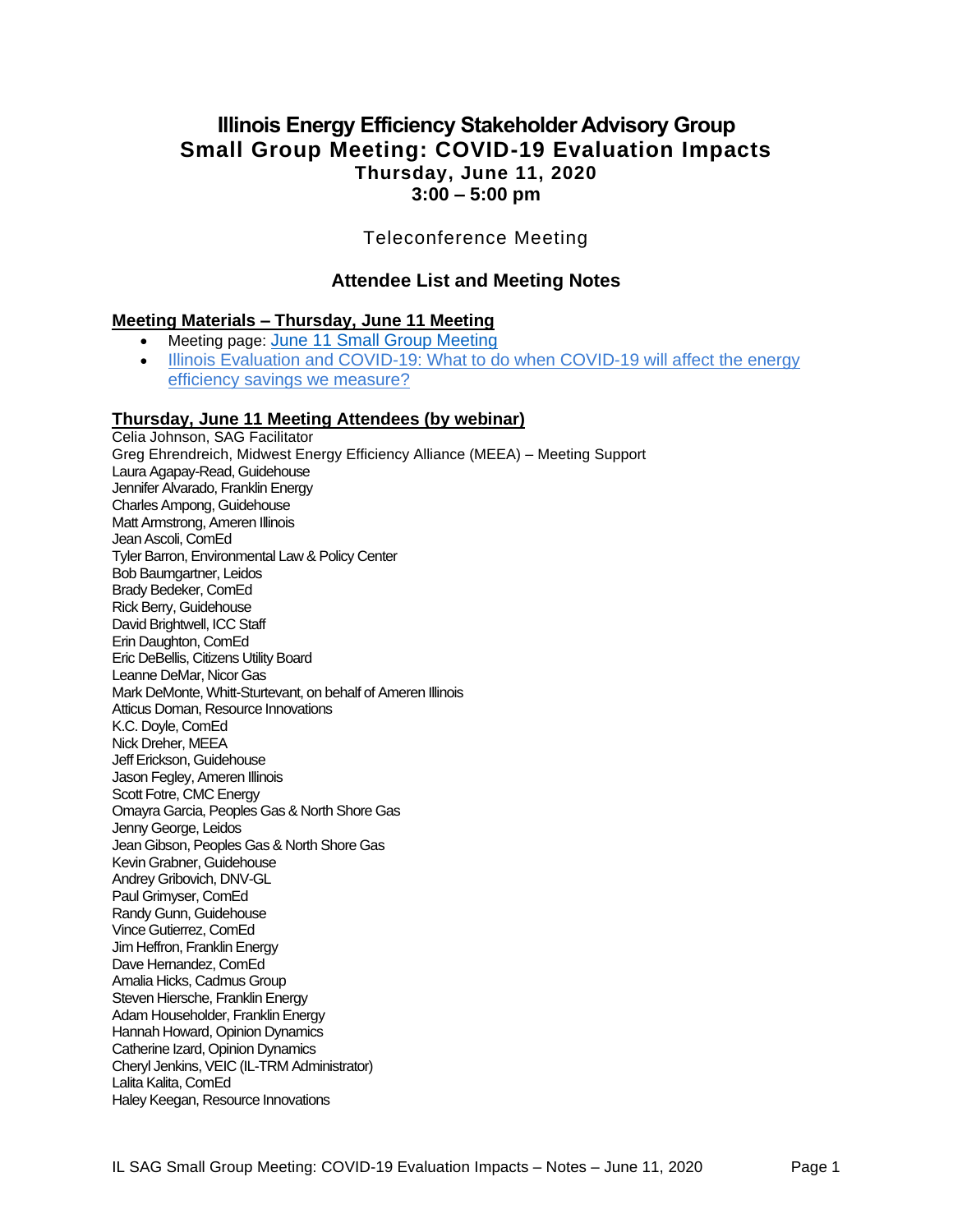Anna Kelly, Power Takeoff Aaiysha Khursheed, Opinion Dynamics Mike King, Nicor Gas Ryan Kroll, Michaels Energy John Lavallee, Leidos Bruce LiuBruce, Nicor Gas Molly Lunn, ComEd Marlon McClinton, Utilivate Rebecca McNish, ComEd Samarth Medakkar, MEEA Nishant Mehta, Guidehouse Abby Miner, IL Attorney General's Office Jennifer Moore, Ameren Illinois Jennifer Morris, ICC Staff Denise Munoz, ComEd Chris Neme, Energy Futures Group, on behalf of NRDC Rob Neumann, Guidehouse Victoria Nielsen, Applied Energy Group Eric O'Neill, Michaels Energy Lorelei Obermeyer, CLEAResult Carly Olig, Guidehouse Randy Opdyke, Nicor Gas Christina Pagnusat, Peoples Gas & North Shore Gas Quinn Parker, EMI Consulting Darshan Pather, ICF Deb Perry, Ameren Illinois Michael Pittman, Ameren Illinois Zach Ross, Opinion Dynamics Andrea Salazar, Michaels Energy Emma Salustro, ComEd Cal Silcox, EMI Consulting Kristol Simms, Ameren Illinois Julie Soderna, Citizens Utility Board Milos Stefanovic, ComEd Jacob Stoll, ComEd Mark Szczygiel, Nicor Gas Harsh Thakkar, Franklin Energy Evan Tincknell, Opinion Dynamics Desiree Vasquez, Franklin Energy Ted Weaver, First Tracks Consulting, on behalf of Nicor Gas Shelita Wellmaker, Ameren Illinois Ken Woolcutt, Ameren Illinois Medy Xu, ICF Cate York, Citizens Utility Board Joel Zahlan, Cadmus Group Angela Ziech-Malek, CLEAResult Jim Dillon, Ameren Illinois Arvind Singh, DNV-GL Rick Tonielli, ComEd Sara Wist, Cadmus Group Kessie Avseikova, Opinion Dynamics Tyler Barron, Environmental Law & Policy Center Jan Harris, Guidehouse Amalia Hicks, Cadmus Group Patricia Plympton, Guidehouse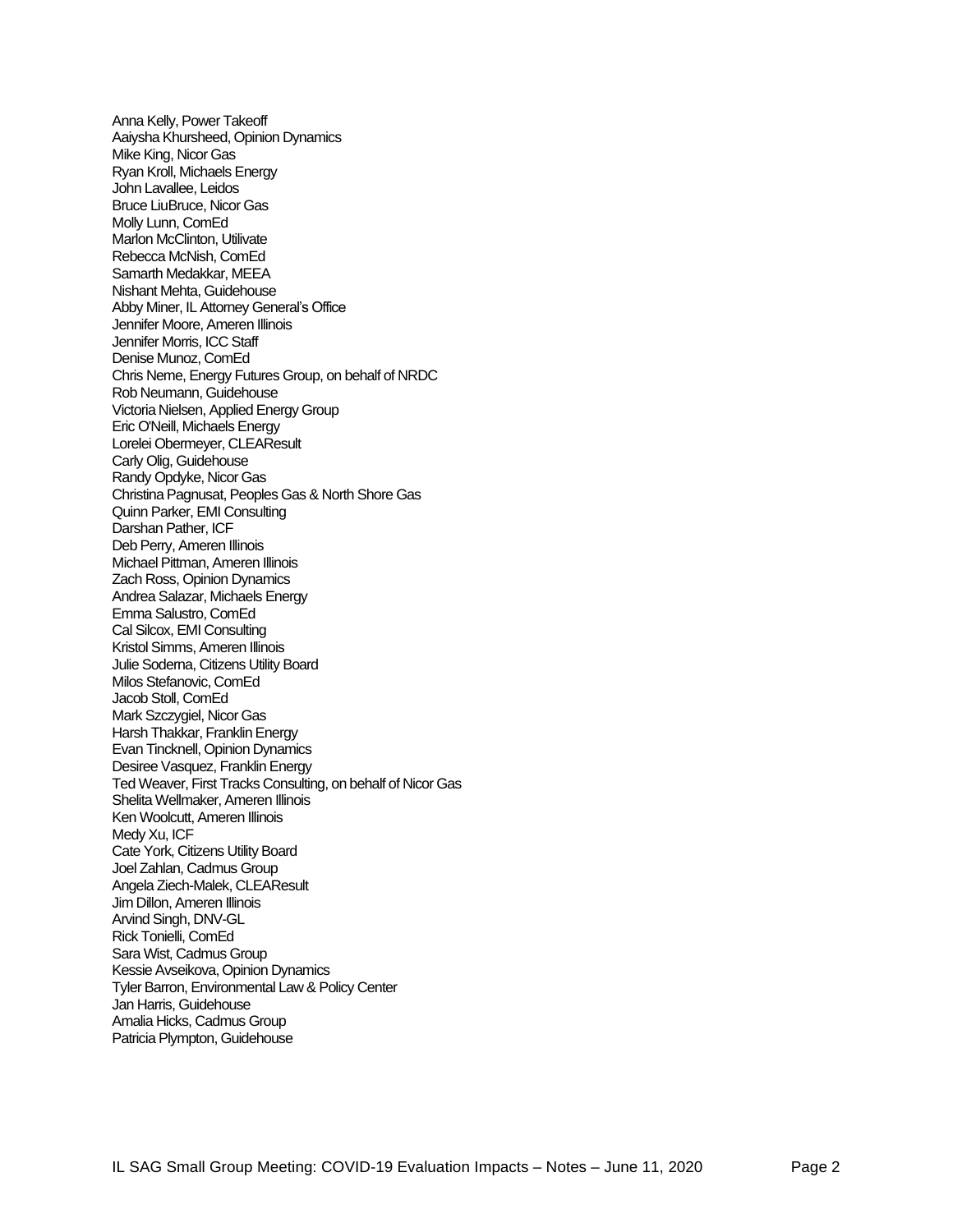### **Meeting Notes**

Follow-up items and next steps indicated in red font.

## **Opening & Introductions**

### *Celia Johnson, SAG Facilitator*

• The purpose of the small group June 11 SAG meeting is to discuss impacts to Illinois evaluation due to COVID-19.

## **Evaluation Impacts due to COVID-19**

*Carly Olig and Jeff Erickson, Guidehouse; Zach Ross, Opinion Dynamics*

### **Program Changes**

- Documentation changes no on-site QC, adapting to new documentation such as photos, receipts, etc. Phone verification.
- Changes in level of program activity some programs reduced, some redesigned; evaluation will be adjusted accordingly.

### **Difficulty Performing Evaluation Activities**

- Surveys continuing, monitoring responses & response rates; Nicor Gas small business survey is on hold.
- Onsite data collection is halted, hopefully will be done later this year. Some less rigorous M&V like shorter metering periods may be possible. If not able to get in at all, then will adjust to other remote verification and data collection, estimation instead of direct measurement of a parameter, etc.

### **Calculating First Year Savings and Cumulative Persisting Annual Savings (CPAS)**

- Looking for feedback on evaluator recommendation
- Given large changes, there is uncertainty on how to measure in 2020
	- o Deemed vs custom
		- TRM-based deemed impacts are for a "typical" year, most of those will not be impacted
		- Custom calculations variables like hours of operation, production, customer usage
			- Some normalizing is typical weather normalizing
			- Interested in discussing how to normalize for CY2020 since this isn't a "typical" year due to COVID-19

*Q: [Kristol Simms]: Do you have examples of what would be smaller or larger? A: If a business was closed, hours of operation would be lower than usual and smaller savings; or if a company was drafted into producing PPE and added production then they could have more hours of operation and higher savings. Q: [Ted Weaver] Could you adjust custom operations to get savings that would project over the lifetime of measure?*

*A: Yes; that's what we're recommending as an evaluation team.*

- Examples of custom inputs & calculations affected:
	- $\circ$  Home energy reports CY2020 savings might not reflect future years
	- $\circ$  VSDs hours of operation, could be normalized to TRM default level
	- o Occupancy or production might be different this year than typical year
	- o Business permanently close before evaluation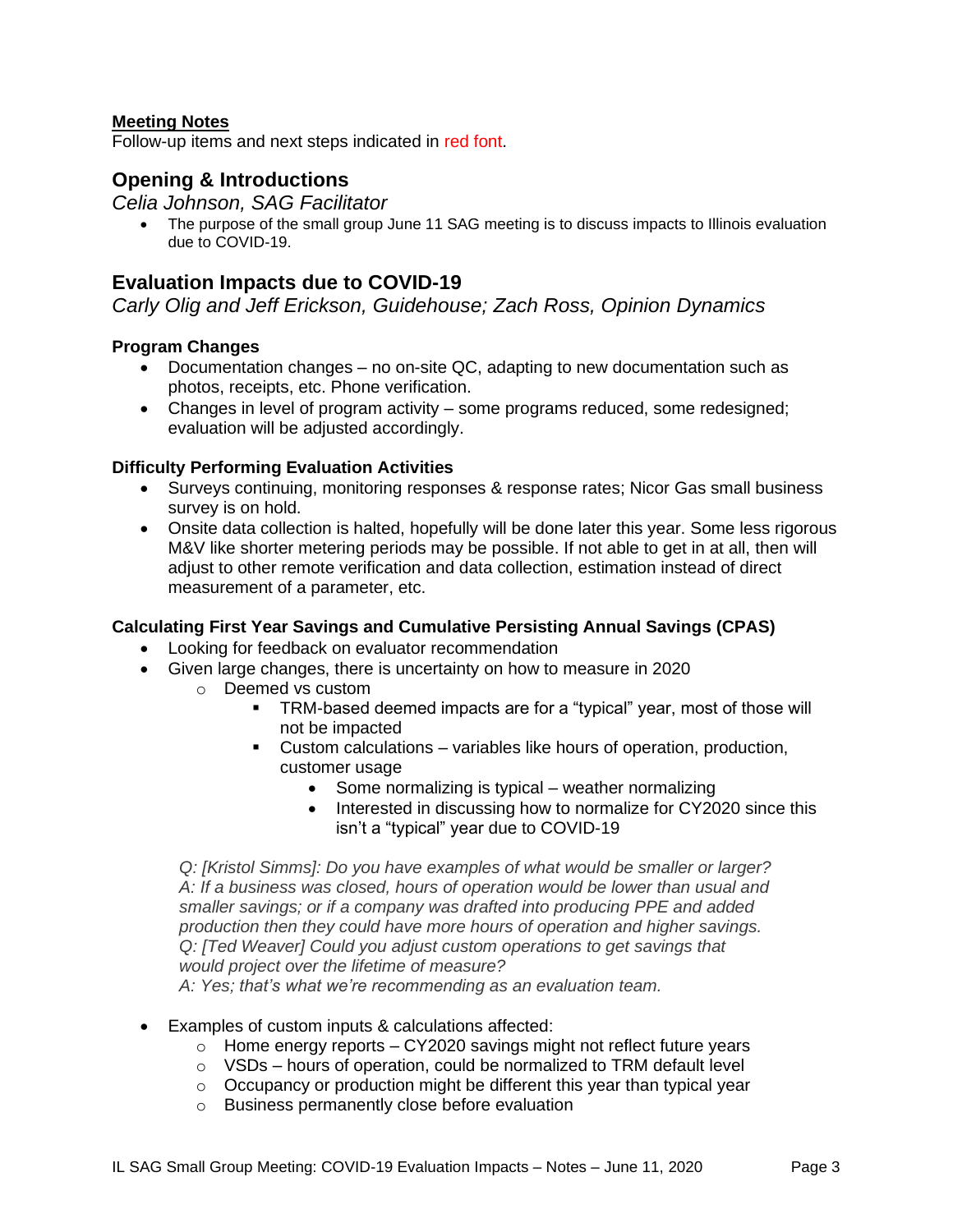*Q: [Jennifer Morris] Consistency between deemed approach and customer – has verification – can't count it if business closes, won't be back next year, can't credit CPAS. Some of these others for short term shutdown could be expected to come back and calculate with a typical year.*

*A: There was some disagreement between evaluation and ICC Staff about business closures – we are hoping this can be addressed as a policy (Policy Manual).*

*A: [Jeff Erickson] We need to have a discussion of the business closure aspect; it is materially different than the other items being discussed.*

*Q: [Kristol Simms] Does business closure mean they never operate again? A: Yes, permanent closure, out of business.*

*Q: If it is a dry cleaner that goes out of business but then someone reopens next year as a dry cleaner, can those savings still persist? A: That's a consideration about business closure, per Jeff's point let's save to the end or a future discussion.*

*[Zach Ross] If COVID is causing an increased rate of businesses permanently closing, that's an unforeseen effect the utilities didn't expect. If the utility program did everything they could to get the EE equipment installed and commissioned, that's what we're trying to get at.*

*[Jennifer Morris] It's unreasonable to expect those savings will persist [in the event of business closure].*

*[Zach Ross]: Our prior discussion [back in 2015] was first year savings only, CPAS will require us to revisit this.*

*[Cheryl Jenkins] There is an imperfect line between deemed & custom savings – a number of measures have a variable populated by onsite data if available but not bulk of the TRM. Most have a default value.*

- o First year vs lifetime
	- Normal: Measure first year, extend for CPAS (electric only)
	- **This year: first year savings probably not representative of expected** future years
- o Normalization options
	- Option 1: Normalize savings for all years of EUL (recommended by evaluators)
	- Option 2: Do not normalize CY2020, normalize after that
	- Option 3: Do not normalize any year
- o Pros and cons of options
	- #1 All years: not rewarding or penalizing utility for pandemic; may overstate 2020 savings
	- #2 Don't normalize 2020: more accurate for 2020, won't affect future EUL; could reward or penalize utilities for CY2020, can cause inconsistencies with some TRM measures, effects gas and electric differently
	- #3 don't normalize at all: accurate for 2020; misstates lifetime savings for rest of EUL, rewards or penalizes utility for things outside of their control, inconsistencies with some TRM measures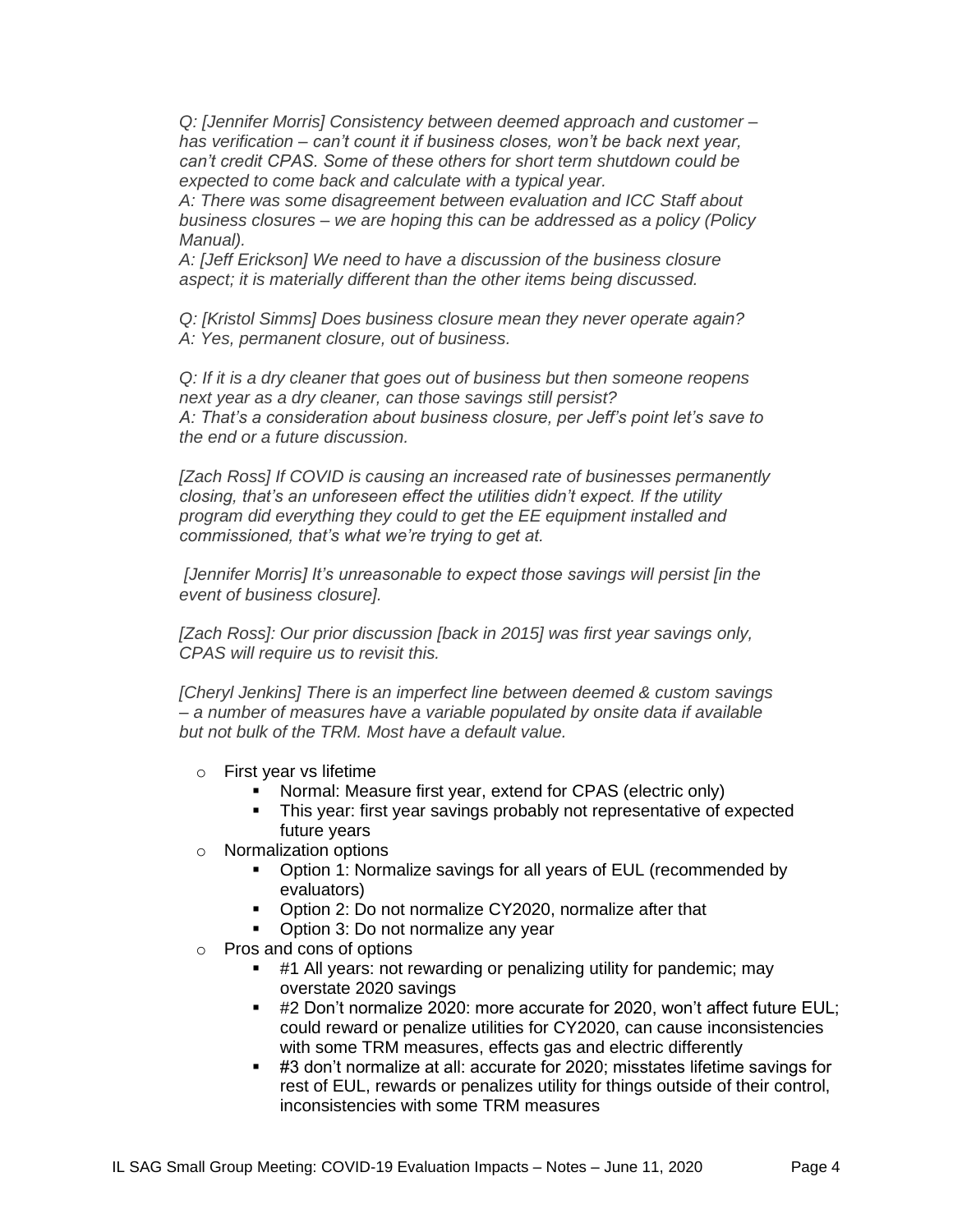*Q: Is option #2 difficult from an evaluation perspective? A: It requires more work; we would have to calculate both actual and normalized.*

*[Jeff Erickson] Another con is that the implementation on #3 would be difficult because we normally normalize, and would have to figure out what to normalize or what not to normalize. This could be a complex undertaking.*

*[Kristol Simms] Concerned about referring to "rewarding" the utilities – more like acknowledging what we knew at the time of implementing the program rather than any added benefit.* 

*[Carly Olig]: Yes, I used it as opposite of penalize meaning that if savings were higher than planned, due to something unexpected.*

*[Chris Neme]: I like #1, it's not unlike weather normalization. We don't let them claim more savings for a hotter summer than a typical one; we kind of do this already for other reasons. This is just expanding the list of reasons to include COVID.*

*[Carly Olig]: Yes, that's an extension of what we do already. It's a fairly straightforward extension of the tools already in our toolkit.*

*[Andrea Salazar]: Question about more effort - #2 would definitely be more work and would need more budget because you are essentially doing two evaluations.*

*[Comment]:* We would also probably need to increase the sample for sampled *programs, that higher/lower would have to be factored into sample size. Outside of a census review, it's difficult to understand which way COVID will affect the outcome of a project.*

*[Erin Daughton]: Of the choices here seems like #1 would have less of a problem of always having to explain 2020 in future analysis – don't have to always have an asterisk next to 2020. Makes it easier for future analysts to understand.*

*[Carly Olig]: It sounds like this discussion is leaning towards #1.*

*[Kristol Simms]: Ameren IL is not ready to make a decision now, we are listening and understanding. Will need to further review.*

*[Molly Lunn]: Echoing Kristol, will need to review.*

*[Ted Weaver]: Agree for Nicor that #1 is the right approach; consistent with what we have always done in EE*

*[Zach Ross]: I suppose the same concept would hold true to how we do costeffectiveness for gas as well.*

*[Chris Neme]: I wonder about whether residential behavior programs can be normalized for people being home more?*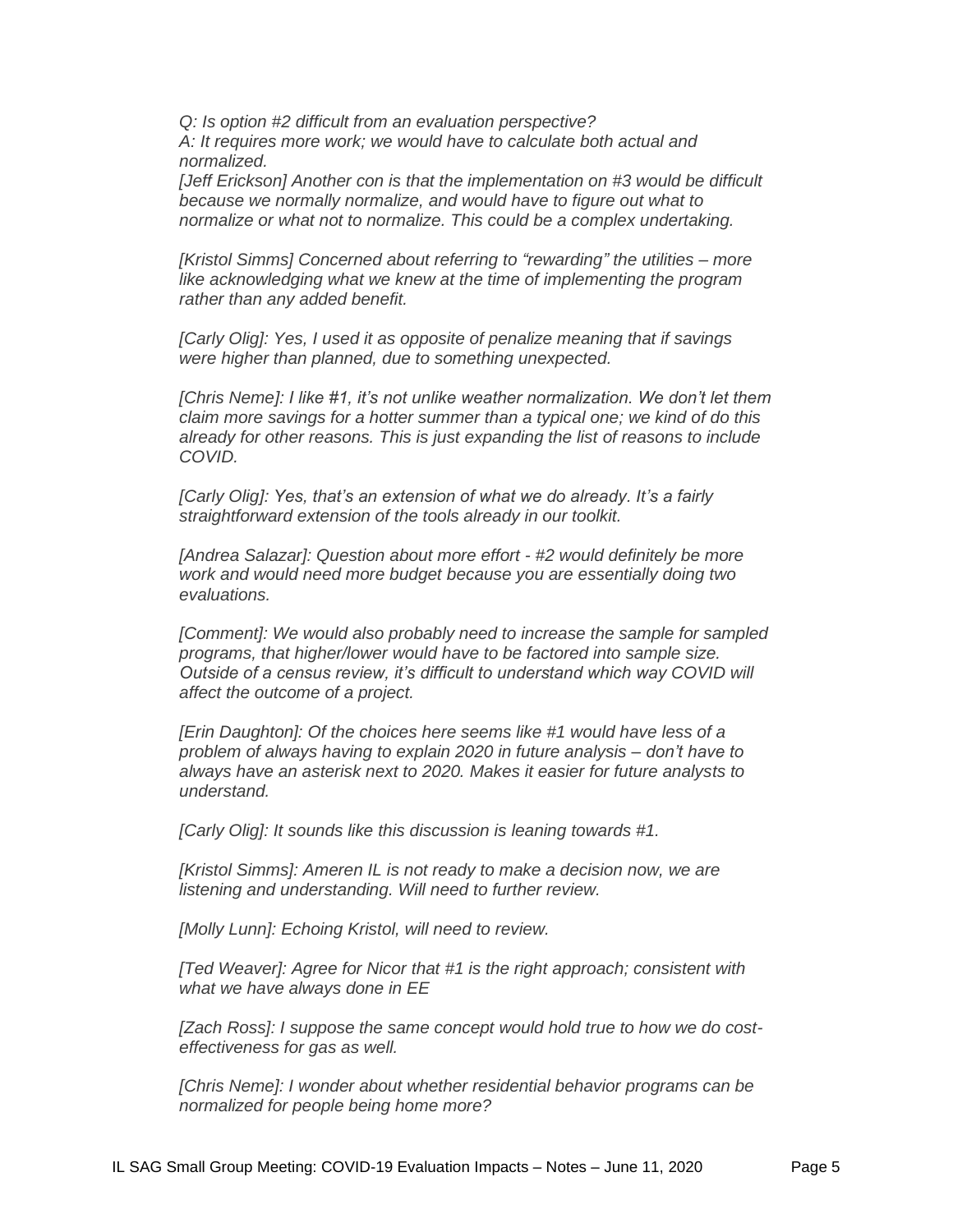*[Carly Olig]: That's one of the more complicated programs. We could use CY19 or past years data and adjust for 2020 weather, could use some early year and later year data. Res behavior is treated somewhat differently already; will need to have conversations with utilities and implementers to determine exactly how that will work.*

### **Next steps on estimating savings due to COVID:** Options on estimating savings in 2020 will be circulated for review and feedback (15 business days).

### **Business Closure Discussion**

• Jeff Erickson: To recap our discussion a few years ago – there was a case where after program finished QC on a project, evaluator tried to verify at site and learned the business closed (flood destroyed business). The short version of the question was that whether it is a persistence issue in the EUL in the TRM and that when the program did its due diligence it was operating as expected, so it would be unfair to take those savings away. The conversation didn't conclude with a policy resolution. At that time, savings goals for both gas and electric were based on first year savings then, now it's lifetime (for electric). In that realm, savings for a business that is permanently closed seems to reopen the conversation. There is also a case that some businesses may reopen with same equipment and then the savings would still appear. This is very situation dependent – change hands, change brands, hard to know whether they are keeping existing equipment.

*[Jennifer Morris]: Concern was discussed last time that even with first year savings, you draw the sample and extrapolate out to population – I thought it was inappropriate to ignore that sample point because other businesses could also close too. Jeff mentioned the evaluators didn't think it was appropriate to remove those savings.* 

*[Zach Ross]: To repeat the point from earlier, I still think in this situation [with COVID-19] we're talking about something that is somewhat different. Even if you were to count the savings because some other project also could be flooded. In this case, is it appropriate to bring that same concept to COVID impacts? It's possible we can find a lot more businesses closed when we sample. It's a bigger policy question about whether the utilities should bear the risk.*

*[Jennifer Morris]: Echoing Zach, we never resolved the issue of what to do in a "normal" year if a business closes. Closures could be more common due to COVID.*

*[Q]: If we don't count the savings, does it go so far as to allow partial year savings? Or is it just a yes/no answer?*

*[Jeff Erickson]: If business closed in a year, then half first year and no EUL savings, that's possible but different.*

*[Comment]: This could go against the normalization of savings. We don't do that for savings installed on New Year's Eve, for example; in that scenario the savings count for the full year, not one day.*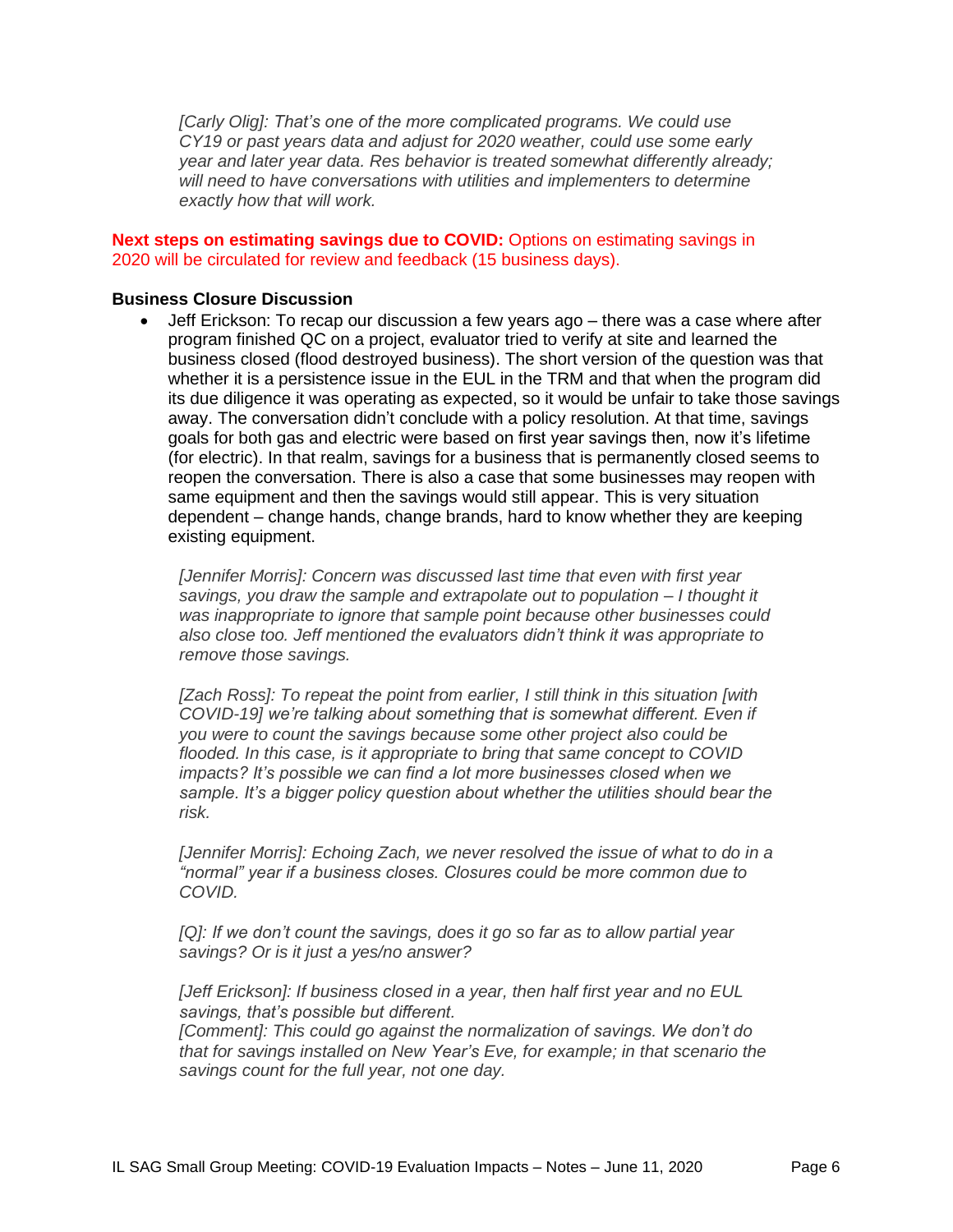*[Jeff Erickson]: In the EUL, predominantly technical measure life, not shortened for persistence issues.*

*[Comment]: High impact measure EULs have been updated in TRM. Persistence was considered for some measures, but wasn't extended to business closures.* 

*[Andrea Salazar]: I don't know whether EULs are the appropriate place to account for persistence, but last year there were at least 2 businesses where equipment was removed for repairs and we recommended a 1-year EUL for that equipment with de-rated savings.* 

*[Zach Ross]: That's project specific. In that case, we are looking at equipment failure – something broke – and that's different to me than a business closure from an exogenous effect. We want to capture the rate of natural equipment failure and extrapolate that out. Different than this business closure issue. [Jeff Erickson]: This would imply that sampling strategy, to Jennifer's point, ought to pick up business closure.* 

*[Andrea Salazar]: For the project evaluated with zero savings – in 2015-16 before when we talked about it, the argument was made that measures in TRM are average savings and should include things like businesses closing. We did some research for PJM and the number of businesses closing then was determined to be negligible. This is a different environment. Maybe we need policy guidance.*

*[Ted Weaver]: If a business closes, unless they tear it down or junk the equipment, then it still has the same EUL once it is used again. So, it really should only apply if a building is torn down or the equipment removed and trashed.* 

*[Q:] What if we found out in year 2 that equipment was torn out? [Zach Ross]: Policy Manual states once CPAS are locked in that we don't change them.* 

*[Comment]: Remodeling might include lighting controls but not some of the big-ticket items.*

*[Zach Ross]: Should it be measure by measure? [Chris Neme]: For custom project process improvement that is more applicable than for equipment.*

*[Jeff Erickson]: How do we operationalize that? If a business is closed, we can't talk to anybody, just look in the windows to see if measure is still there. Hard to get information if business is closed.*

*[Zach Ross]: Need a line between what goes into EUL and what goes into evaluation. Don't want to 'double penalize' by applying to both.*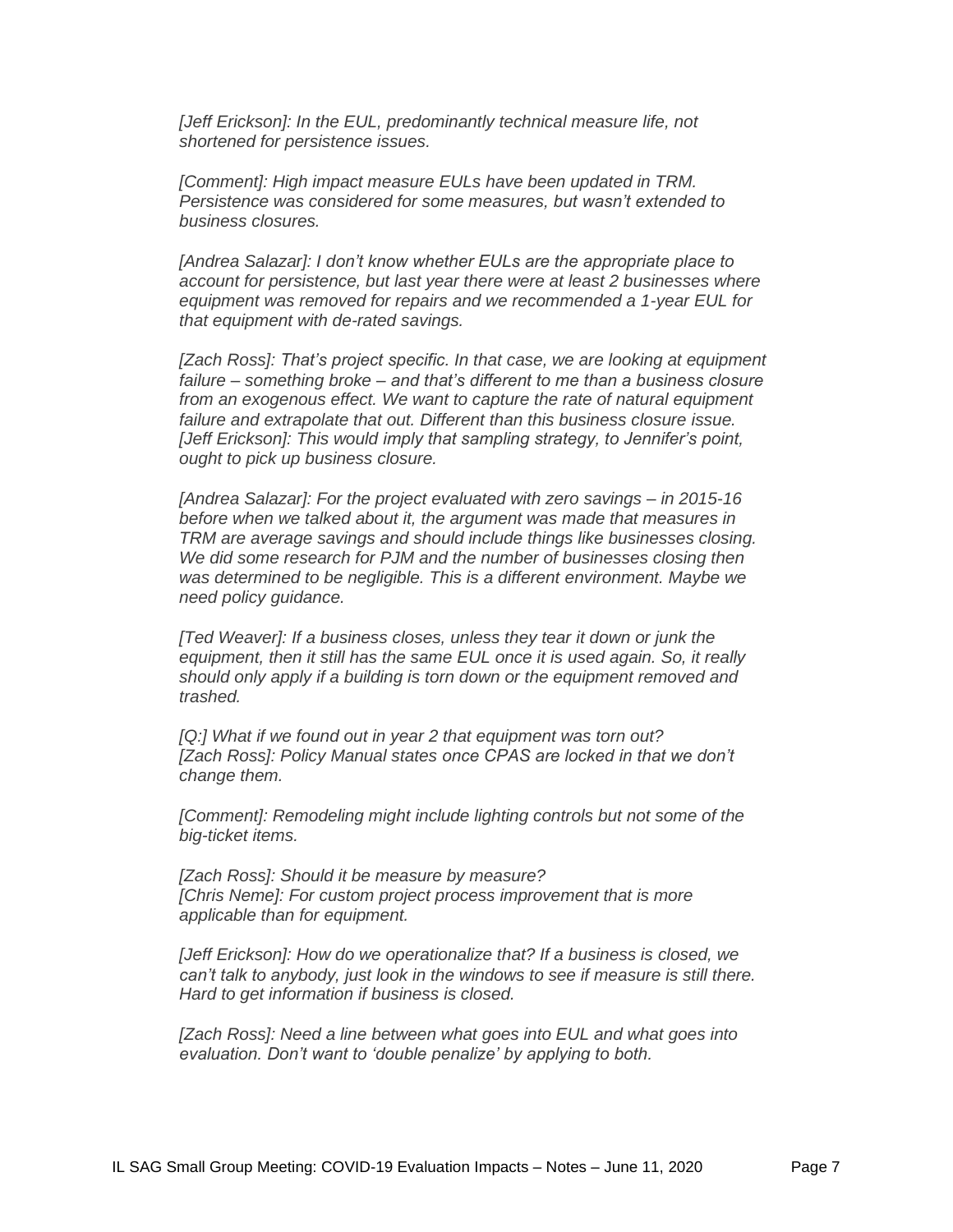*[David Brightwell]: For verification sampling, how do you go about it to contact people, if a business is not open and you are not able to get into the building…how aggressive against non-responsiveness?*

*A: [Various] We are pretty aggressive with multiple outreach approaches, then ask the utility to reach out through account reps; depending on size of sample we try pretty hard. If it is a really big project, in particular. We rarely give up. This differs from a phone survey where we accept a 25% response rate. [David Brightwell]: What is the average energy savings size of these custom projects?*

*A: There aren't a lot of small projects – custom application isn't worth the effort, but difference could be between high and low ends – 2-3 projects that have to be sampled because they are 60% of program.*

*[David Brightwell]: Do you expect failure rate of these larger projects / businesses to be smaller due to COVID than with smaller businesses?*

*A: Depends on what they make, probably it is unlikely that out of 10-20 projects that we would get more than one permanent closure. General principle that smaller the business the more likely to fold, and also would impact program less. Would like to have this conversation resolved in a timely manner.*

*[Kristol Simms]: Pulling back to the policy question, the points expressed here are interesting, but from policy perspective, what are we leading the utilities to do? If it is riskier to help small businesses [due to business closure concern], do utilities walk away because of the uncertainty? Outside of the COVID situation how do we expect utilities to manage the uncertainty of any company going out of business?* 

*[Erin Daughton]: I had a conversation with custom program manager where we provided incentives and then they moved. We talked about whether you can ask the customer how long they plan to be in a facility. We didn't feel that was appropriate to ask. Do we feel that this COVID environment is different and affects projects we implemented in Q1 and they won't survive, and could really penalize savings? In the past there were big projects we could have gotten zero savings on but they were really rare. There are estimates that 20- 50% of small businesses could close, that would be a big hit to the programs.*

*[David Brightwell]: If it is that volatile, even if you claim savings it doesn't change the volatility. Concerned about the certainty of claimed savings and shifting all of the risk to the ratepayers.*

*[Kristol Simms]: We want to build robust programs and market to those that need them.*

*[Rob Neumann]: For the project Jeff talked about before, that was a grocery store and we did give them prorated savings for the part year.*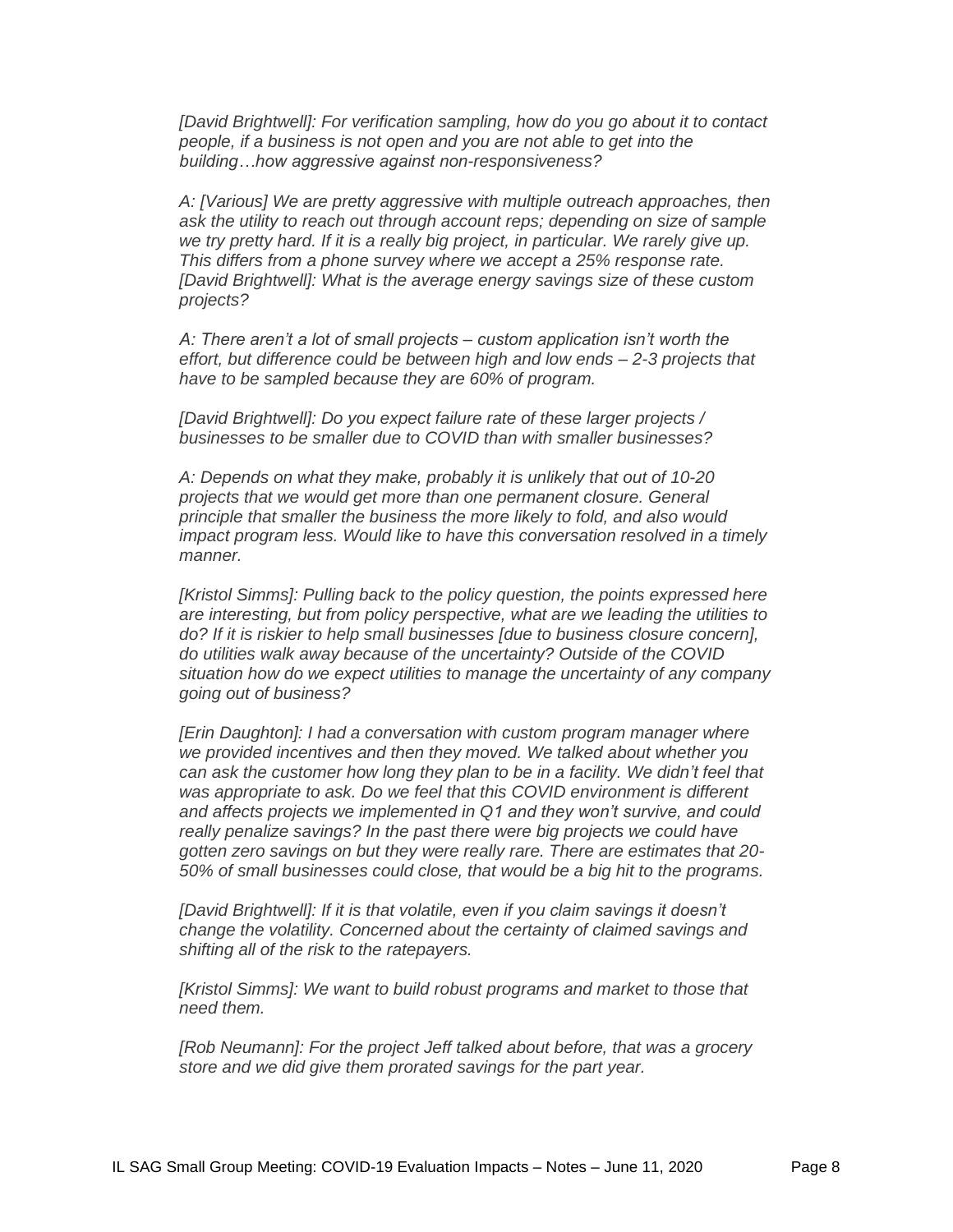*[Kevin Grabner]: One final note on gas – regarding the interactive effects of internal gains on electric equipment on gas space heating – want implementers to be aware of normalization. If lights and equipment are off and less people in space, less internal gains even though same temp setting could be higher gas usage. Something to be aware of.* 

**Next steps for business closure policy issue:** Evaluators will prepare a memo summarizing business closure potential scenarios, options, and pros/cons. The memo will be circulated for review and comment. A follow-up policy discussion will be scheduled.

## **Additional COVID-19 Challenge**

Ted Weaver, First Tracks Consulting, on behalf of Nicor Gas

#### **Challenge for discussion: Market changes impacting assumptions around Net to Gross (NTG) and baselines; how do we adjust for post-COVID?**

• Ted Weaver: Most of the discussion today has been related to COVID impacts on evaluation. We should talk about how do we look forward. How do we apply NTG forward-looking? Values are updated once per year. It's likely going to be a lot different next year. How do we make 2021 adjustments that meet what the Policy Manual is asking us to do? Not sure of the answer but pretty sure 2021 will be a lot different than 2018-2019.

*[Chris Neme]: I appreciate Ted's points about the potential for NTG to be different next year. Not intuitively clear for which programs and which direction those changes would go. Conceptually can see that things will be different; however, I'm struggling how to come up with a basis for adjustment.*

*[Randy Gunn]: Seems like we ought to look at 2020 NTG research and see how it compares with previous results, should tell us something and take some action from that.*

*[Chris Neme]: It would be useful if there is data available by September that is post-COVID, but [that timeframe] could still be very different than 2021. There are many uncertain variables.* 

*[Jeff Erickson]: I don't disagree with Randy, but reflecting on what Chris said; little NTG research done for ComEd throughout year, ability to estimate how things have changed will be limited from existing data. We could design some research that would help answer that question. ODC is doing a survey for Ameren, could expand to whole state, was that related to NTG?*

*[Hannah Arnold]: We are not in the field yet, trying to get an idea of how the trends are, what we can decipher; types of customers and directions of movement; etc. Results could inform this discussion.*

*[Kristol Simms]: Building on Chris's point, there could be a different impact from market conditions and economic conditions than just health impacts from COVID and state shelter in place orders.*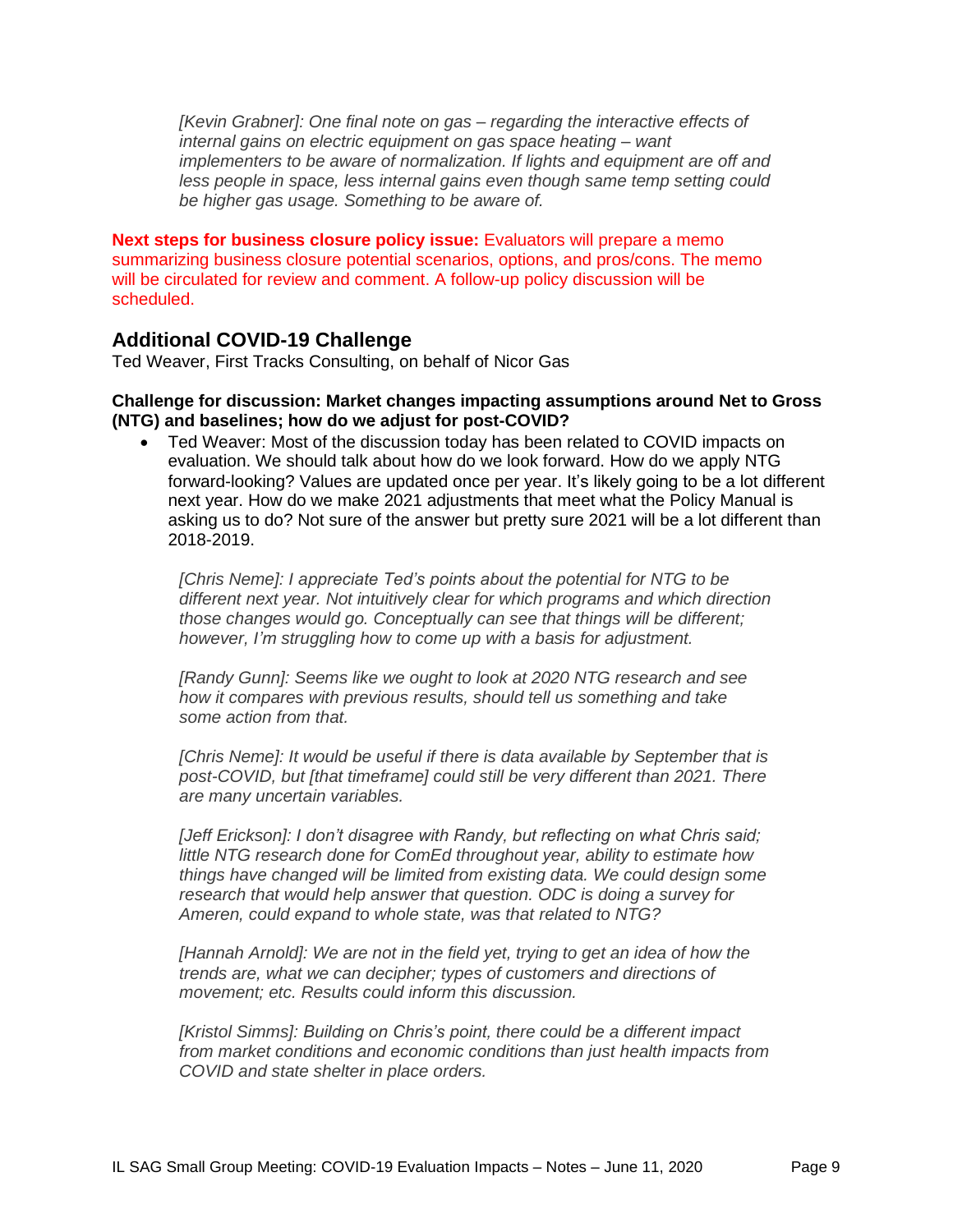*[Chris Neme]: Not sure on direction, how many affected, or how to find out.* 

*[Ted Weaver]: Agreed. It's hard to come up with precise estimates, but not as hard to think about the direction. Likely less people making investments in EE because of economic depression; less money to spend, lower free ridership probably. We could likely come up with a reasonable adjustment.*

*[Chris Neme]: Maybe. Potential data sources: AHRI tracking sales of furnaces and ACs nationally, percentage that is higher efficiency; could compare to same quarter 2019. SAG had a presentation from VEIC and Energy Solutions in April on midstream programs, some of those might have market share data which might give some comparisons to 2019.*

*[Ted Weaver]: AHRI are not very forthcoming with their data. Another consideration – we would need to talk through individual programs; the world is clearly going to be different and we need to think about it.*

*[Zach Ross]: We can track 1) number of participants; 2) different types of participants, especially in non-residential programs – this we can find out from utility tracking; 3) of those who are left in programs, how did their decisionmaking change, that's the hard question. This would be a useful exercise though.*

*[Ted Weaver]: To the extent the utilities shift or don't shift resources; this could be tricky comparing in future years.* 

### **Next steps for Potential COVID Impacts to NTG:**

- 1. SAG Facilitator to follow-up with VEIC and Energy Solutions about whether there is midstream / upstream data that could be shared with utilities.
- 2. SAG Facilitator to follow-up with ODC on timing for potential Ameren IL survey results.
- 3. Further discussion is anticipated during the annual SAG NTG update process in September.
	- o *Reminder on NTG Process:* Evaluators provide NTG recommendations for the 2021 program year by September 1, 2020. There are four meetings scheduled in September to discuss. NTG recommendations must be finalized by October 1, 2020.
	- $\circ$  It may be useful for evaluators to highlight which programs were impacted by COVID when providing NTG recommendations this year; and whether there are any NTG recommendations that relate to COVID impacts.

## **Summary of June 11 Action Items**

- **Next steps on estimating savings due to COVID:** See attached for three options for estimating savings in CY2020 due to the COVID-19 pandemic – the evaluation teams recommend option #1.
	- o **Feedback is due by Friday, July 10.** Send comments to Carly Olig. Guidehouse [\(carly.olig@guidehouse.com\)](mailto:carly.olig@guidehouse.com) and Zach Ross, Opinion Dynamics [\(zross@opiniondynamics.com\)](mailto:zross@opiniondynamics.com), CC'ing Celia Johnson [\(Celia@CeliaJohnsonConsulting.com\)](mailto:Celia@CeliaJohnsonConsulting.com).
	- o A follow-up discussion will be scheduled, if needed.